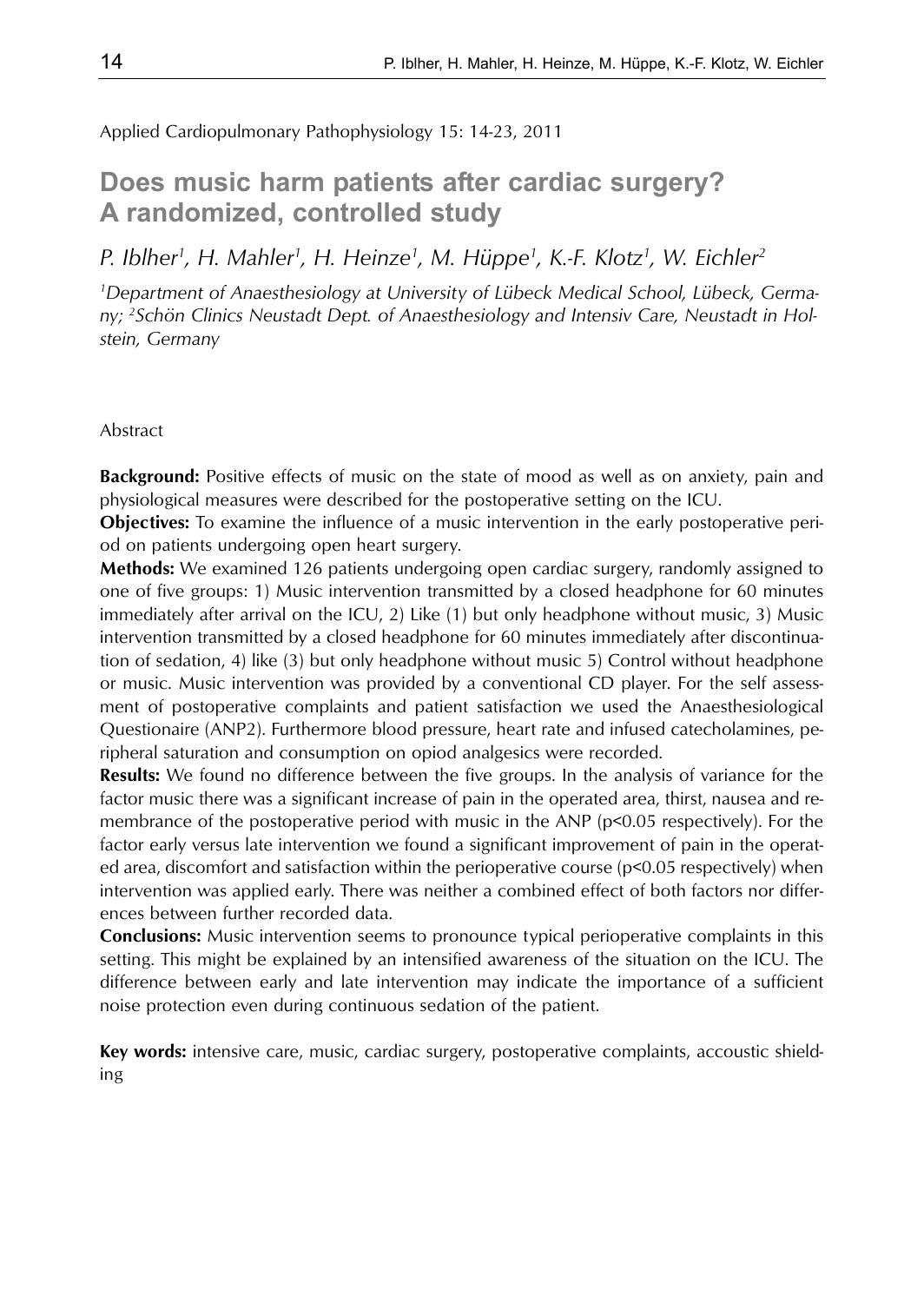## **Background**

Using music as a soothing or healing element in patient treatment has been of great scientific interest over the last years. Would it be possible to improve medical courses just by listening beside pharmacological and physical treatment? The idea seems to be impressive. Interestingly, this idea is not as new as it may appear. In the  $18<sup>th</sup>$  century the Russian envoy in Dresden, Germany, the earl Hermann Carl von Keyserling, ordered pieces of music arranged for the piano. He was of ailing constitution and wanted his harpsichordist to play for him hours at hours at sleepless nights to soothe and brighten him. Therefore, his musician, Johann Gottlieb Goldberg, needed new material continuously. The result of this "musical treatment" is one of the most famous compositions in music history: The "Goldberg-Variations" from

Johann Sebastian Bach [1]. Already 4 millenniums B.C. Egyptian priests used music for medical treatment and this was just the known beginning of this kind of therapy during centuries and different cultures [2]. In modern times the use of image-guided diagnostics and the progress in areas like physiology, psychology or neurology forced different explanatory models for the positive effects on human beings [3-5]. The mechanisms are still not fully understood and different hypotheses are discussed (fig. 1).

Many studies have been investigated positive effects of music focusing on anxiety [6- 11], state of health and satisfaction [4,11-15], pain reduction [4,7,12,16-19] and postoperative use of analgesics [7,16]. It was shown that the amount of cortisol as a sign of stress can be reduced by listening to music [7,20,21]. However, the described positive effects of music on blood pressure, heart rate,



*Figure 1: Possible auditory pathways influenced by music application (modified from 4 with kind permission, Copyright Elsevier)*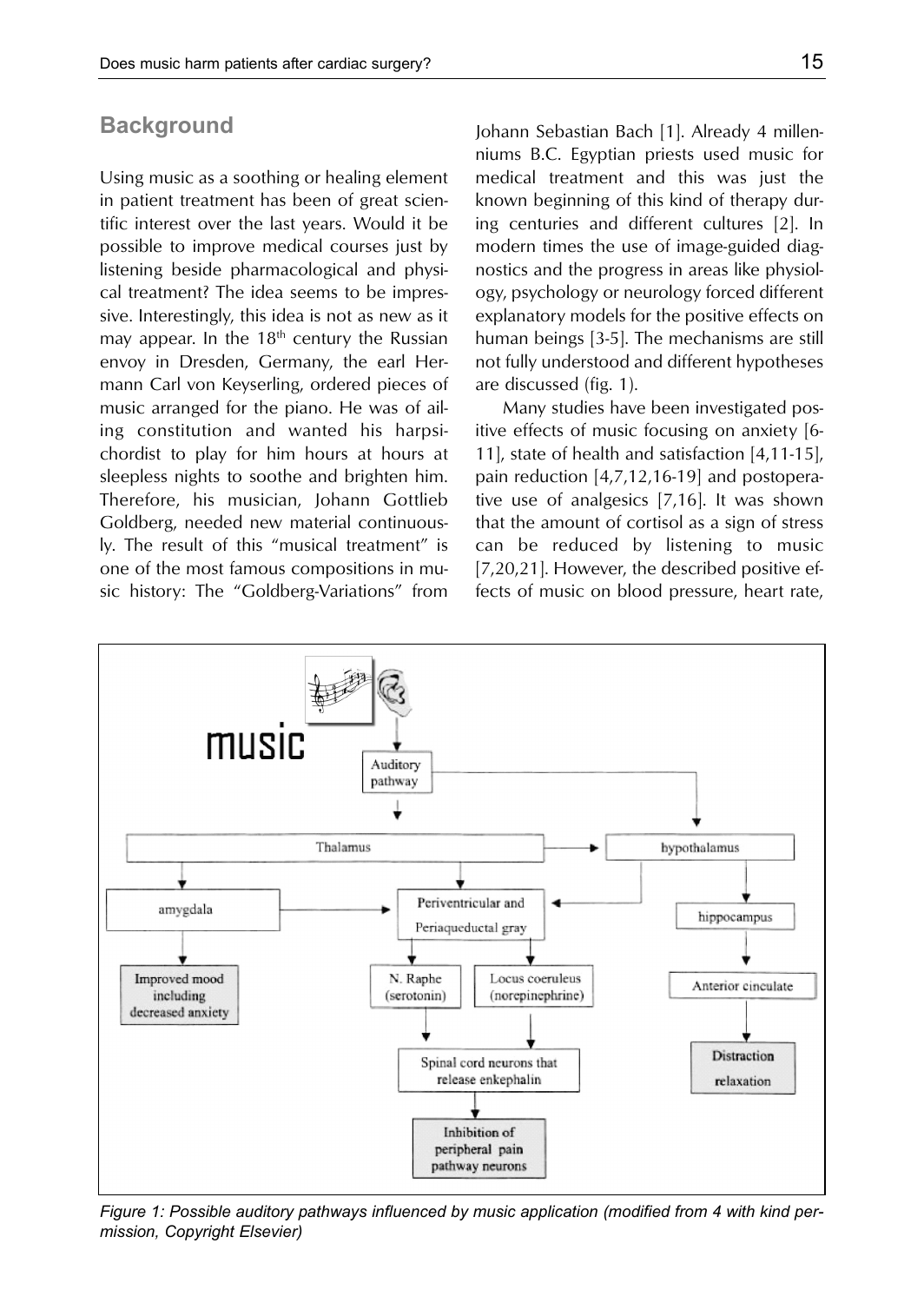breathing rate, oxygen saturation or body temperature were shown inconsistently [6,8,11,14,16,17,22-25]. Overall, the benefits of musical treatment seem prevailing the disadvantages of this kind of therapy. To our best knowledge no study has shown any hurtful music effects. However, looking at the present state of current studies we find inconsistent results with no reliably repeatable effects. As far as we know no studies exist exploring the effects of post-operative application of music to sedated patients after openheart surgery.

#### *Question*

This study examines the implication of postoperative musical treatment after open-heart surgery at two given times in both sedated and non-sedated patients analysing self-assessment questionnaires, physiological data and drug consumption of catecholamine's and opioid analgesics.

## **Methods**

The study was done in accordance with the ethics committee of study site (approval from the  $08<sup>th</sup>$  of June, 2005, file number:  $05 - 065$ ) and was carried out with the ethical standards set forth in the Helsinki Declaration of 1975.

Patients with scheduled open-heart surgery (coronary bypass, valvular transplant, both combined) were included in the study. Exclusion criteria were amblyacousia, psychological disorders and patients with expected prolonged recovery phase. After obtaining informed consent, participants had to fill out three questionnaires (1. Abbreviated Mental Test/AMT; 2. Confusion Assessment Method/ CAM; 3. Condition-scaling using classes and adjectives/BSKE). Furthermore, music was provided by study-player and patients were asked to adjust comfortable loudness to be repeated during study intervention. On day of surgery, patients were randomly allocated to five examination groups (fig. 2), which was done by lot. After surgery, all patients were admitted to ICU Propofol-sedated and mechanically ventilated, following the protocol



*Figure 2: Recruitment and randomization of study participants to study groups (EG= experimental group, CG= control group), kind of treatment (music vs. no music) and time of treatment (early vs. late)* (∅ = no).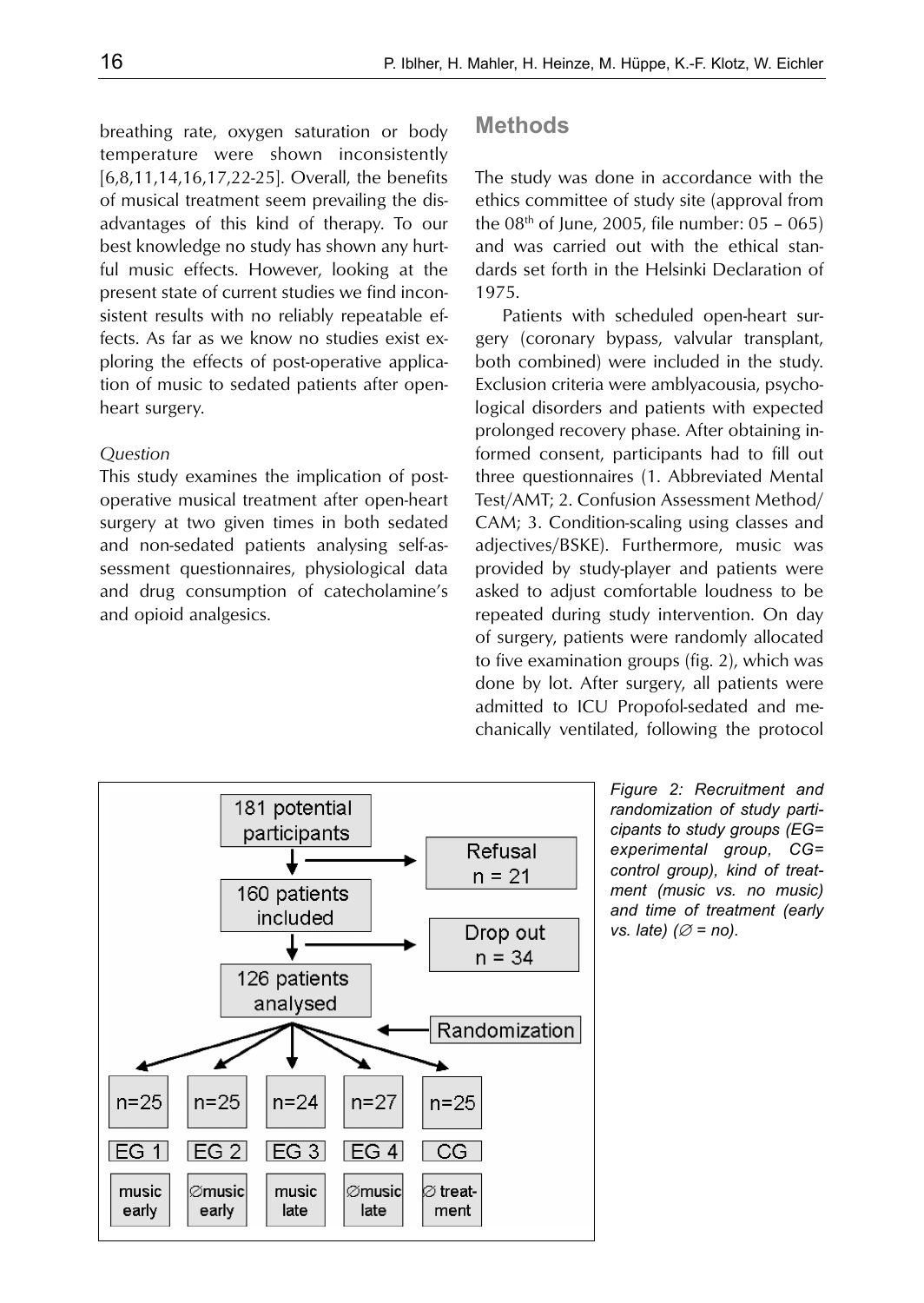for treatment of postoperative cardiac surgery patients at study site. Study Treatment was delivered using closed headphones and lasted 60 minutes, respectively (Examination group 1-4). Control group (Examination group 5) received no treatment. For Study Treatment baroque pieces of music played by organ, flute and string orchestra with a tempo of 60 to 80 bpm were used.

Study music was provided using a portable CD-player (EXP2461, Philips). Examination group 1 and 2 were treated immediately after admission with or without music for 60 minutes, respectively. Examination group 3 and 4 were treated immediately after stopping sedation with or without music for 60 minutes, respectively. During stay on ICU, blood pressure, heart rate, oxygen saturation, amount of catecholamines (Norepinephrine and Dobutamin) and frequency and dosage of opioid analgesics (Piritramid and Pethidin) were documented.

Stable patients were discharged from ICU (usually on day 1 after surgery) and transferred to Inter Mediate Care (IMC). On day 3 after surgery, pre-test Evaluation (AMT, CAM, BSKE) was repeated. Furthermore, patients were now asked to answer a questionnaire about their postoperative complaints and satisfaction (Anesthesiological Questionaire for patients after anesthesia/ANP) and were asked if they were able to remember to have listened to music after surgery.

## *Used questionaires*

#### *Abbreviated Mental Test (AMT)*

The AMT was developed by Hodkinson 1972 to test for mental impairment in the elderly [26]. Since then, it has been validated in different populations [27,28].

#### *Confusion Assessment Method (CAM)*

This list of criteria can be used to identify acute delirium and was published by Inouye et al. in 1990 [29].

## *Condition-scaling using classes and adjectives (BSKE)*

In brief, the BSKE is a multi-dimensional selfassessment questionnaire focusing on the actual psychological and somatic state of health [30]. It consists of 21 items and has to be answered on a 7- point Likert scale (0=not at all – 7=very strong).

## *Anesthesiological Questionaire for patients* after anesthesia (ANP)

This questionnaire focuses on self-assessment of postoperative complaints and satisfaction of patients who underwent surgery [31-33].

## **Statistics**

Before start of study power analysis was performed. It was seen that 25 participants per group were needed. Statistic analysis of variables between the five experimental groups included ANOVA for hemodynamic parameters, catecholamines and opioid analgesic consumption and pre-post-analysis of questionnaires. Dichotomous traits were evaluated using crosstabs. Furthermore, 2x2 ANOVA for independent variables "music" (yes vs. no) and "time of study treatment" (early vs. late) were calculated. Effect sizes for these variables were calculated using Cohen's formula comparing two independent groups [34]. All p-values <.05 were considered as significant. All calculations were performed using SPSS 15.0 (SPSS Inc., Chicago, USA).

## **Results**

Over a period of 10 months 160 patients were included in this study and allocated to experimental groups (fig. 2). Participants were aged 66.9 years on average (SD: ± 7.8y, Min. 43y, Max. 84y) and were predominantly male (m: 78.6%, fm: 21.4%). Patients received coronary bypass surgery (76.2%), valve transplant (1.6%) or a combination of both (22.2%). 34 patients droped out of the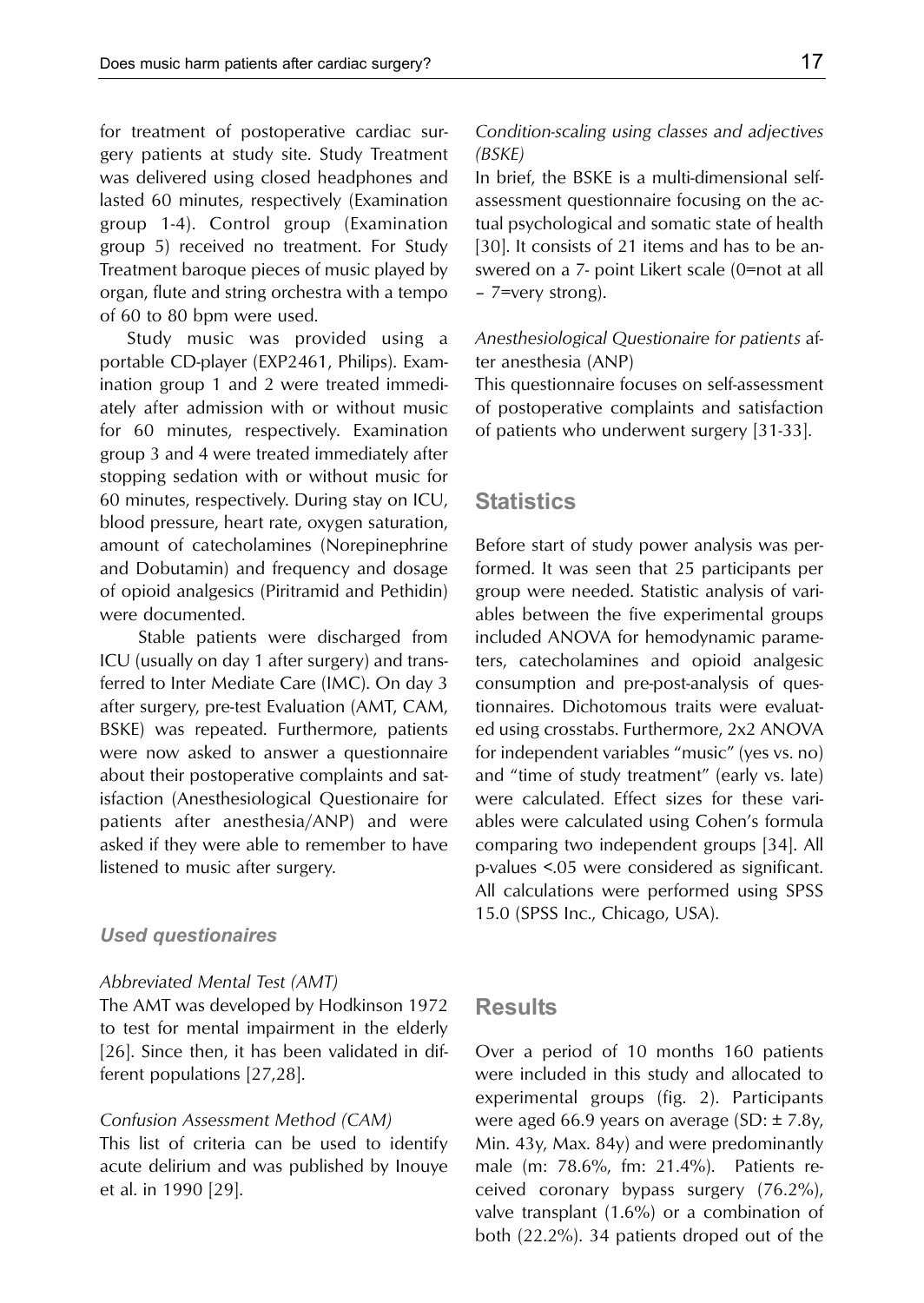study because of postoperative complications (n=10) and organizational problems  $(n=24)$ .

All results of pre-test questioning (AMT, CAM, BSKE) showed homogenous distribution and no abnormalities. There were no significant differences between the five experimental groups with regard to age, sex, height, body weight, type of surgery, hemodynamic parameters, oxygen saturation, consumption of catecholamines and opioid analgesics (table 1), as well as pre-post-analysis of all used questionnaires (AMT, CAM, BSKE). Focusing on the factor "music" there was a significant increase of pain in the operated area, thirst, nausea and remembrance of the postoperative period when music was administered. For the factor early versus late intervention we found a significant improvement of pain in the operated area, discomfort and satisfaction with the perioperative course when intervention was applied early (figure 3 & 4).

*Table 1: Differences between the five experimental groups with regard to age, sex, height, body weight, type of surgery, hemodynamic parameters, oxygen saturation, consumption of catecholamines (Arterenol/Dobutamin) and opioid analgesics (Pethidin/Piritramid). (EG = experimental group, CG = control group, fm = female, m = male, ACB = aortocoronary bypass, VT = valvular transplant, BP = Blood Pressure, n.s. = non significant)*

|                                                     | <b>EG1</b>      | EG <sub>2</sub>  | EG <sub>3</sub> | <b>EG4</b>      | CG              | Between-<br>group<br><b>Differences</b> |
|-----------------------------------------------------|-----------------|------------------|-----------------|-----------------|-----------------|-----------------------------------------|
| Age (years)                                         | $65.8 \pm 9.7$  | 66,6±8,4         | $65,5\pm 6,2$   | $67.6 \pm 6.5$  | $68.8 + 8$      | n. s.<br>$(p= 0.579)$                   |
| Sex<br>(fm % / m %)                                 | 20/80           | 36,0/64,0        | 16,7/83,3       | 11,1/88,9       | 24/76           | n. s.<br>$(p= 0, 257)$                  |
| Height (cm)                                         | $172,3 \pm 7,9$ | $171.6 \pm 10.3$ | 175,6±9.4       | $172,8 \pm 8.3$ | $170.8 \pm 7.8$ | n. s.<br>$(p= 0, 384)$                  |
| Weight (kg)                                         | 83,6±14,4       | $82,2 \pm 15.8$  | 85±14,4         | $81.3 \pm 11.3$ | $81.9 \pm 15.6$ | n. s.<br>$(p= 0.897)$                   |
| Type of surgery<br>(ACB % / VT% /<br>Komb.%)        | 84/0/16         | 84/4/12          | 66,7/0/33,3     | 81,5/0/18,5     | 64/4/32         | n. s.<br>$(p= 0, 386)$                  |
| Heart rate<br>(1/min)                               | $94 \pm 9$      | $94 \pm 9$       | $93 \pm 7$      | $92 \pm 5$      | $93 \pm 7$      | n. s.<br>$(p= 0, 860)$                  |
| BP syst.<br>(mmHg)                                  | $124 + 16$      | $119 \pm 12$     | $123 \pm 16$    | $126 \pm 15$    | $123 \pm 15$    | n. s.<br>$(p= 0.583)$                   |
| BP diast.<br>(mmHg)                                 | $59 \pm 11$     | $58 \pm 7$       | $58 \pm 6$      | $59 \pm 6$      | $59 \pm 8$      | n. s.<br>$(p= 0.943)$                   |
| Oxygen satura-<br>tion $(\%)$                       | $98 \pm 2$      | $98 \pm 1$       | $98 \pm 3$      | $99 \pm 1$      | $99 \pm 1$      | n. s.<br>$(p= 0, 442)$                  |
| Arterenol (ml)<br>$(1 \text{ ml} = 100 \text{ µg})$ | 0,00            | 0,00             | $0,46 \pm 1,56$ | 0,00            | $0.08 \pm 0.40$ | n. s.<br>$(p= 0, 106)$                  |
| Dobutamin (ml)<br>$(1 \text{ ml} = 5 \text{ mg})$   | $0,14\pm 0,61$  | 0,00             | $0,31 \pm 0,93$ | $0,19\pm 0,68$  | $0,08 \pm 0,40$ | n. s.<br>$(p= 0, 458)$                  |
| Pethidin (mg)                                       | $45,5 \pm 22,8$ | $50.5 \pm 27.4$  | $54.7 \pm 38.5$ | $56.0 \pm 32.4$ | $47.0 \pm 28.3$ | n. s.<br>$(p= 0.670)$                   |
| Piritramid (mg)                                     | $17,6 \pm 9,2$  | $19.8 \pm 14.0$  | $15,4 \pm 7,8$  | $15.7 \pm 9.5$  | $13.9 \pm 9.1$  | n. s.<br>$(p= 0, 287)$                  |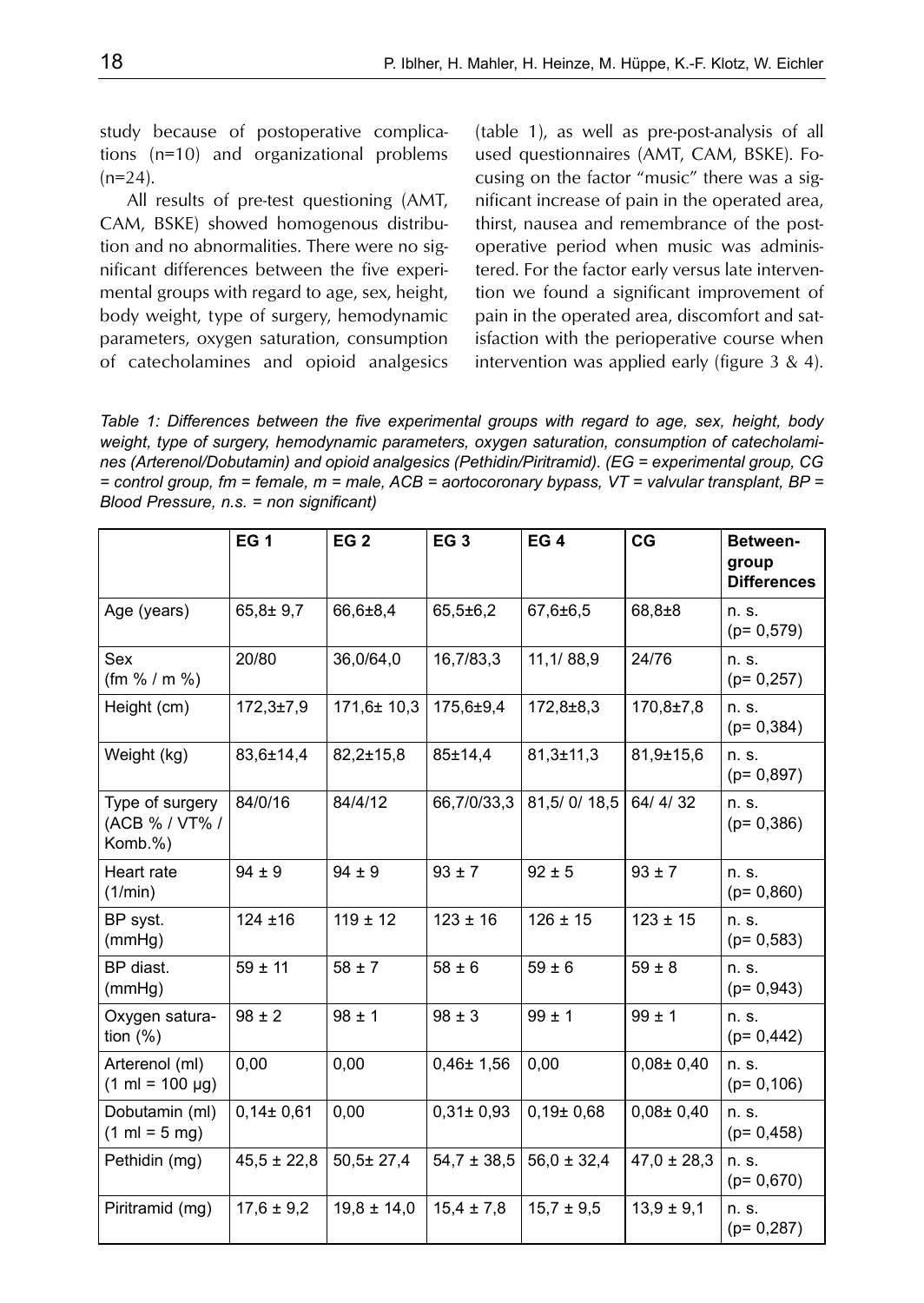

*Figure 3: Significant results for the factor music immediately post-operative (music versus no music application): 1. "Pain in the operated area", 2. "thirst", 3. "nausea" and 4. "remembrance of the postoperative period" was significantly increased when music was applied. X-axis: Effect sizes of complaints [34], Ordinate: Items of Anesthesiological Questionnaire for patients after anesthesia (ANP) (\* = p < 0,05). Data collection was done on day 3 after surgery.* 



*Figure 4: Significant results for the factor "time of intervention" (early versus late) on day 3 after surgery: 1. "Pain in the operated area" and 2. "malaise" was significantly decreased and 3. "Contentment with daily routine on day of surgery" was significantly increased when intervention was applied early. Xaxis: Effect sizes of complaints [34], Ordinate: Items of "Anesthesiological Questionnaire for patients after anesthesia" (ANP) and "Condition-scaling using classes and adjectives" (BSKE) (\* = p < 0,05, \*\* = p < 0,01). Data collection was done on day 3 after surgery.*

There was neither a combined effect of both factors nor differences between further recorded data.

# **Discussion**

The benefit of musical treatment on patients has been an ongoing matter of discussion as different studies showed either no [14,23-25] or positive effects [22,35-41]. However, at least data is suggestive of not causing negative or harmful effects on treated patients. Although analyses of the five experimental groups in this study showed no significant differences it is worth to take a closer look at the effects of the factors "music" and "time of study treatment". Particularly with regard to sedated patients on ICU the results may lead to the conclusion that firstly, listening to music in this setting may be connected to negative effects and secondly early acoustic baffle could be beneficial. However, as there was no interaction seen between these two fac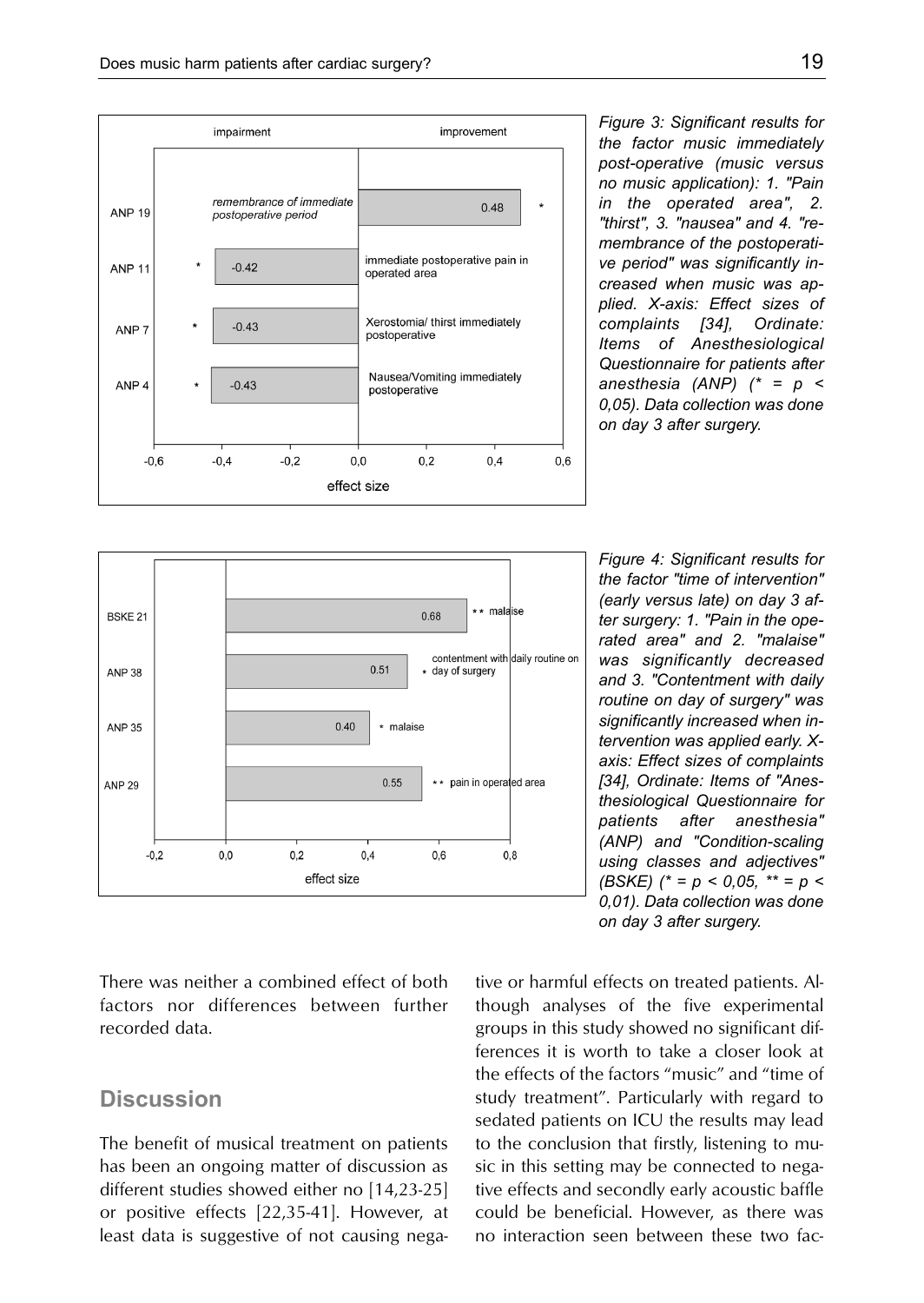tors it cannot be assumed that early shielding may be the best but early application of music the worst option. Effect sizes were seen as small till medium. Therefore, there is a strong suspicion that significant effects and interaction between both factors may have been demonstrated in a larger random sample. Other studies showed evidence that noise on ICU is a problem by all means. Conversations of staff, alarms of medical devices, ringing phones, and noise during nursing activities are the main factors for sound volumes up to 100 decibels [40,42]. Shertzer et al. explored effects of a quiet environment on patients after surgery in the recovery room. These patients reported significant pain reduction over one hour and higher postoperative satisfaction compared to patients in a "normal" surrounding [4]. Beneficial effects of noise reduction were also demonstrated by Wallace et al exposing healthy volunteers' to a simulated ICU-soundscape [43]. It was seen that in participants using earplugs REM-sleep was seen earlier and more often. Focusing on musical effects on hemodynamic parameters and oxygen saturation inconsistent results exist. Both positive and no effects have been described for blood pressure [7,8,10,11,13, 14,16,35,37,38,40,44], heart rate [7,8,10,13, 14,16,22,35,37,38,40,44,45] and oxygen saturation [7,17]. However, no significant effects on these parameters were seen in this study. Studies exploring musical effects on consumption of opioid analgesics in patients who are awake showed either a significant reduction of dose rate [7,16,46,47] or no effects [17,25,37]. Our study was conducted on Propofol-sedated patients and application of analgesics was not rigid but triggered by clinical appearance of symptoms estimated as pain and was performed by nursing staff. Therefore, it can be assumed that no observable differences were seen between all experimental groups, while different pain levels were reported on day three after surgery. This finding suggests that evaluation of musical effects just using observable effects seems to be insufficient in sedated patients. But why does music in this study seem to be connected with negative effects whereas early application of music or acoustic baffle seems to be beneficial? Although musical treatment showed negative effects, the early application of music seems to have had a kind of shielding effect, too. Nilsson et al showed significant positive effects on pain perception, analgesic consumption, cortisol-levels, anxiety and fatigue in sedated patients exposed to music [46,47,7]. But Nilsson's collective were patients with hernia- or varices-surgery lasting no longer than one to two hours and these patients where sedated and ventilated no longer than one hour. The participants of our study were sedated and ventilated in mean for four hours and underwent open-heart surgery. These patients had a definitely longer period of unconsciousness, and it may be postulated that the phase of sedation could be a vulnerable period especially for acoustic stimuli. This may cause a change in perception of music for instance, which in patients who are awake may be found pleasurable but not in sedated patients. Maybe the immediate post-operative sleeping period is an important phase for recovery which fits to the findings of a better remembrance of the time immediately after surgery in patients with musical treatment. All kind of external stimuli, even music, may disrupt this early recovery. Following this hypothesis, musical treatment would not reduce negative feelings, but would keep the consciousness of this patient's alert, which may lead to a better perception of negative sensations such as pain or malaise. This theory is supported by the finding that although no significant differences between analgesic consumption were seen, early acoustic shielding showed less perceived pain and musical treatment showed more perceived pain described in questionnaires. Furthermore, interpretation of acoustic stimuli as negative or positive is always subjective. Music as a pleasant acoustic stimulus could help to reframe situations which have in general a negative connotation [3]. Unconsciousness induced by hypnotics may prevent reframing and may lead to perception of music simply as noise. Neverthe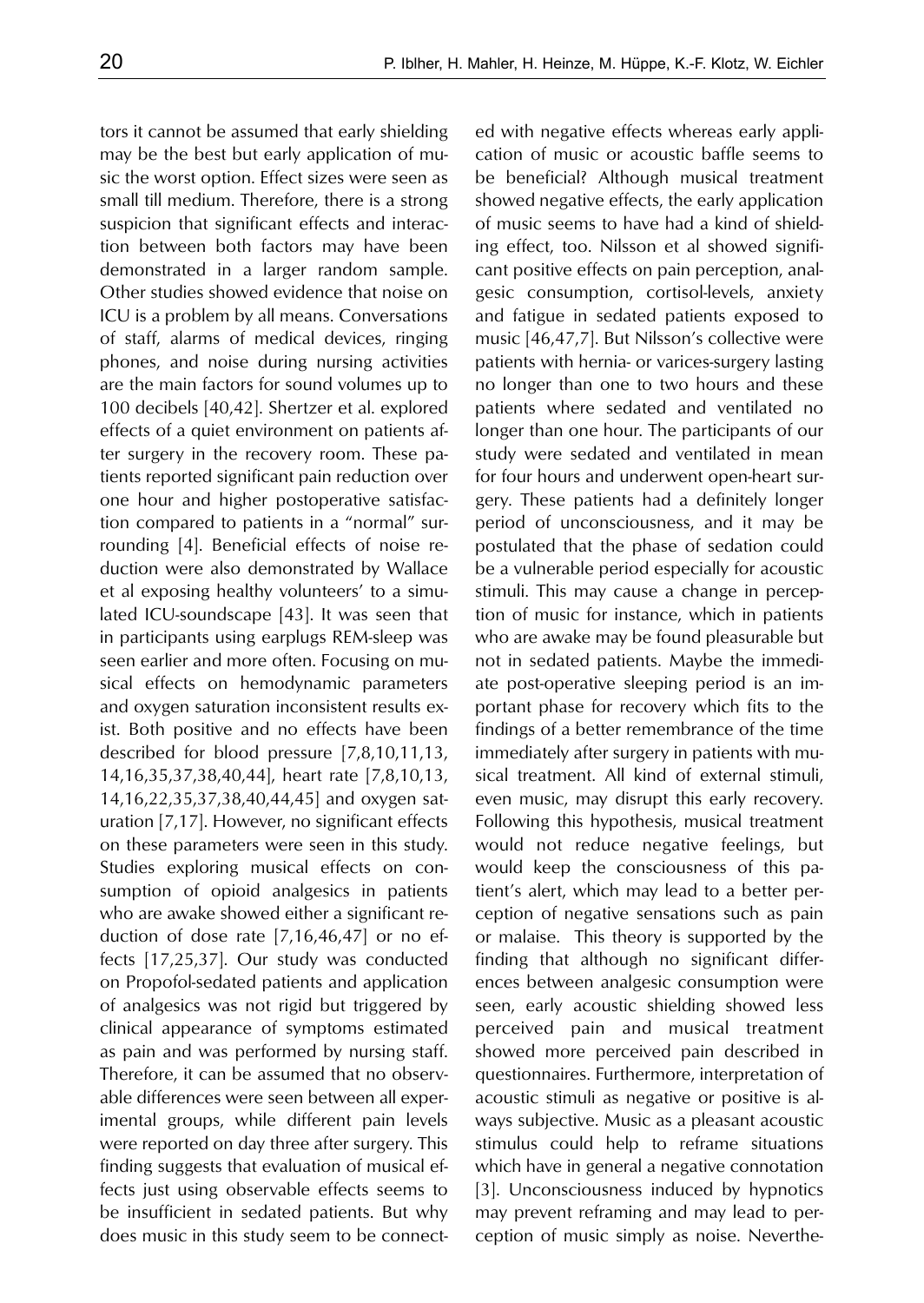less, different limitations of this study have to be mentioned. Although power analysis was performed prior study start, the results showed effect sizes from small till medium. Therefore, group sizes seem to be too small to show significant results, which may have been obviously significant using larger group samples. Furthermore, intervention time of sixty minutes was chosen arbitrarily. Probably longer shielding or music application may have shown higher significant levels. For postoperative pain management no standardized therapy regime was used but just clinical appearance of symptoms estimated as pain by nursing staff. Although no significant differences were seen between all experimental groups influences on the results of this study can not be definitely excluded.

# **Conclusion**

Typical post-operative complaints after openheart surgery seem to be aggravated by musical treatment. Given that remembrance of immediate post-operative period was enhanced in these patients this could be due to increased perception of the environment on ICU. The beneficial effects of early intervention may be an indication of the importance of sufficient acoustic baffle especially in sedated and post-operative patients. This should be evaluated in further studies.

# **References**

- 1. Forkel N. Über Johann Sebastian Bachs Leben, Kunst und Kunstwerke. Leipzig: Hoffmeister & Kühnel, Germany, 1802
- 2. Spintge RD. Musik-Medizin: physiologische Grundlagen und praktische Anwendungen. Stuttgart, Jena, New York: Gustav Fischer Verlag, 1992
- 3. Spintge R. Music and anesthesia in pain therapy. Anästhesiol Intensivmed Notfallmed Schmerzther 2000; 35 (4): 254-261
- 4. Shertzer KE, Keck JF. Music and the PACU environment. J Perianesth Nurs 2001; 16

(2): 90-102. doi:S1089-9472(01)37046-6 [pii] 10.1053/jpan.2001.22594

- 5. Melzack R, Wall PD. Pain mechanisms: a new theory. Science 1965; 150 (699): 971- 979
- 6. Chlan L. Effectiveness of a music therapy intervention on relaxation and anxiety for patients receiving ventilatory assistance. Heart Lung 1998; 27 (3): 169-176. doi:S0147- 9563(98)90004-8 [pii]
- 7. Nilsson U, Unosson M, Rawal N. Stress reduction and analgesia in patients exposed to calming music postoperatively: a randomized controlled trial. Eur J Anaesthesiol 2005; 22 (2): 96-102
- 8. Mok E, Wong KY. Effects of music on patient anxiety. AORN J 77 2003; (2): 396- 397, 401-396, 409-310
- 9. Hamel WJ. The effects of music intervention on anxiety in the patient waiting for cardiac catheterization. Intensive Crit Care Nurs 2001; 17 (5): 279-285. doi:S0964-3397 (01)91594-0 [pii] 10.1054/iccn.2001.1594
- 10. Wang SM, Kulkarni L, Dolev J, Kain ZN. Music and preoperative anxiety: a randomized, controlled study. Anesth Analg 2002; 94 (6):1489-1494, table of contents
- 11. Updike P. Music therapy results for ICU patients. Dimens Crit Care Nurs 1990); 9 (1): 39-45
- 12. Siedliecki SL, Good M. Effect of music on power, pain, depression and disability. J Adv Nurs 2006; 54 (5): 553-562. doi:JAN3860 [pii] 10.1111/j.1365-2648.2006.03860.x
- 13. Heitz L, Symreng T, Scamman FL. Effect of music therapy in the postanesthesia care unit: a nursing intervention. J Post Anesth Nurs 1992; 7 (1): 22-31
- 14. Heiser RM, Chiles K, Fudge M, Gray SE. The use of music during the immediate postoperative recovery period. AORN J 1997; 65 (4): 777-778, 781-775
- 15. Cruise CJ, Chung F, Yogendran S, Little D. Music increases satisfaction in elderly outpatients undergoing cataract surgery. Can J Anaesth 1997; 44 (1): 43-48. doi:10. 1007/BF03014323
- 16. Tse MM, Chan MF, Benzie IF. The effect of music therapy on postoperative pain, heart rate, systolic blood pressures and analgesic use following nasal surgery. J Pain Palliat Care Pharmacother 2005; 19 (3): 21-29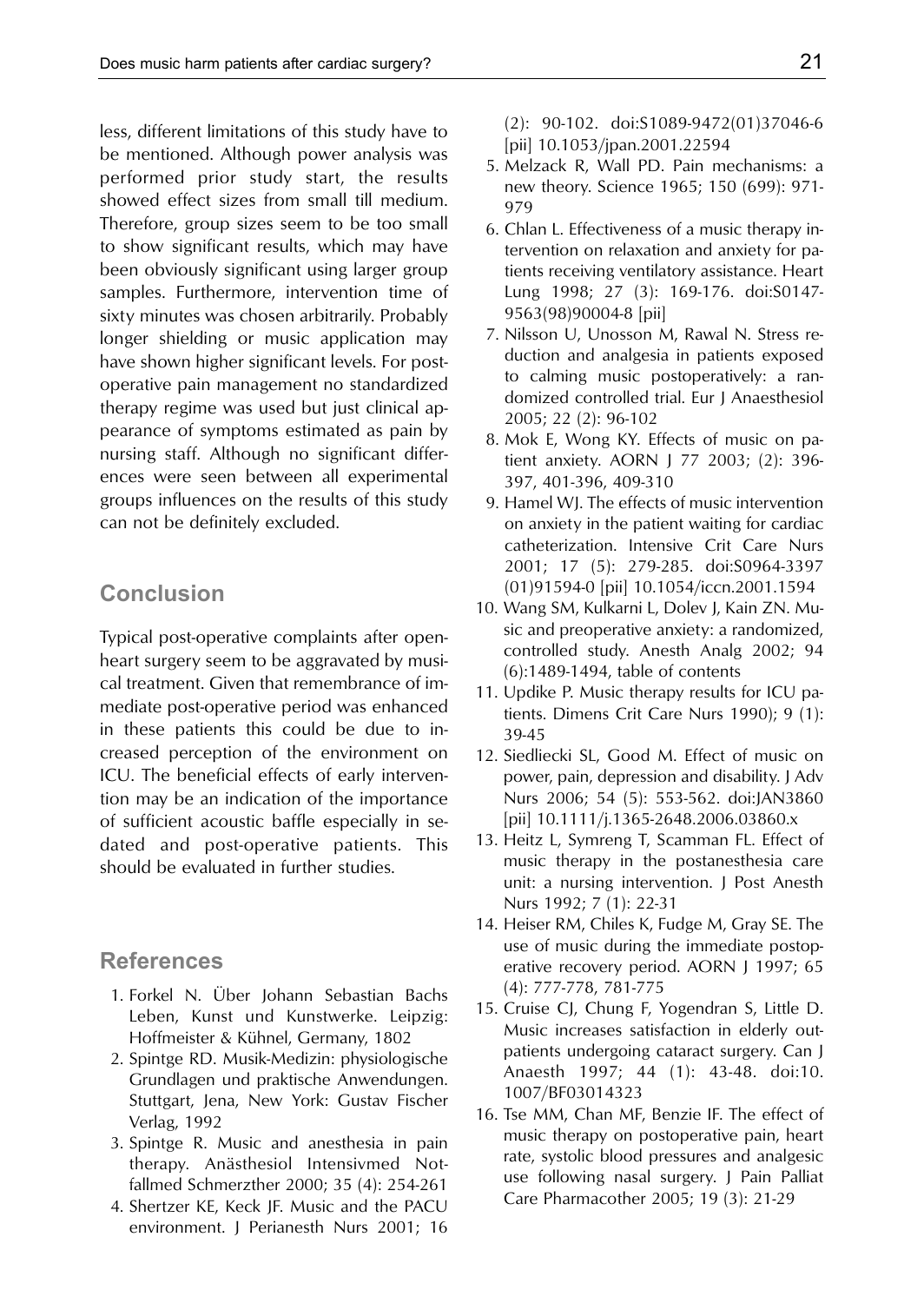- 17. Nilsson U, Rawal N, Enqvist B, Unosson M. Analgesia following music and therapeutic suggestions in the PACU in ambulatory surgery; a randomized controlled trial. Acta Anaesthesiol Scand 2003; 47 (3): 278-283. doi:064 [pii]
- 18. Mitchell LA, MacDonald RA. An experimental investigation of the effects of preferred and relaxing music listening on pain perception. J Music Ther 2006; 43 (4): 295-316. doi:0022-2917-43-4-295 [pii]
- 19. Good M, Stanton-Hicks M, Grass JA, Cranston Anderson G, Choi C, Schoolmeesters LJ, Salman A. Relief of postoperative pain with jaw relaxation, music and their combination. Pain 1999; 81 (1-2): 163-172
- 20. Miluk-Kolasa B, Obminski Z, Stupnicki R, Golec L. Effects of music treatment on salivary cortisol in patients exposed to pre-surgical stress. Exp Clin Endocrinol 1994; 102 (2): 118-120. doi:10.1055/s-0029-1211273
- 21. le Roux FH, Bouic PJ, Bester MM. The effect of Bach's magnificat on emotions, immune, and endocrine parameters during physiotherapy treatment of patients with infectious lung conditions. J Music Ther 2007; 44 (2): 156-168. doi:0022-2917-44-2-156 [pii]
- 22. Guzzetta CE. Effects of relaxation and music therapy on patients in a coronary care unit with presumptive acute myocardial infarction. Heart Lung 1989; 18 (6): 609-616
- 23. Gaberson KB. The effect of humorous and musical distraction on preoperative anxiety. AORN J 1995; 62 (5): 784-788, 790-781
- 24. Colt HG, Powers A, Shanks TG. Effect of music on state anxiety scores in patients undergoing fiberoptic bronchoscopy. Chest 1999; 116 (3): 819-824
- 25. Blankfield RP, Zyzanski SJ, Flocke SA, Alemagno S, Scheurman K. Taped therapeutic suggestions and taped music as adjuncts in the care of coronary-artery-bypass patients. Am J Clin Hypn 1995; 37 (3): 32-42
- 26. Hodkinson HM. Evaluation of a mental test score for assessment of mental impairment in the elderly. Age Ageing 1972; 1 (4): 233- 238
- 27. Rocca WA, Bonaiuto S, Lippi A, Luciani P, Pistarelli T, Grandinetti A, Cavarzeran F, Amaducci L. Validation of the Hodkinson abbreviated mental test as a screening instrument for dementia in an Italian popula-

tion. Neuroepidemiology 1992; 11 (4-6): 288-295

- 28. Linstedt U, Berkau A, Meyer O, Kropp P, Zenz M. The abbreviated mental test in a German version for detection of postoperative delirium. Anästhesiol Intensivmed Notfallmed Schmerzther 2002; 37 (4): 205-208. doi:10.1055/s-2002-25076
- 29. Inouye SK, van Dyck CH, Alessi CA, Balkin S, Siegal AP, Horwitz RI. Clarifying confusion: the confusion assessment method. A new method for detection of delirium. Ann Intern Med 1990; 113 (12): 941-948
- 30. Janke W, Erdmann G., Hüppe M., Debus G. Condition-scaling using classes and adjectives (BSKE). Unpublished questionnaire. Institute of Physiology, Julius-Maximilians-University Würzburg, Germany, 1999
- 31. Hüppe M, Beckhoff M, Klotz KF, Heinzinger M, Prussmann M, Gerlach K, Ocker H, Schmucker P. Reliability and validity of the Anaesthesiological Questionnaire for electively operated patients. Anaesthesist 2003; 52 (4): 311-320. doi:10.1007/s00101-003- 0471-5
- 32. Hüppe M, Klotz KF, Heinzinger M, Prussmann M, Schmucker P. Rating the perioperative period by patients. First evaluation of a new questionnaire. Anaesthesist 2000; 49 (7): 613-624
- 33. Huppe M, Zollner M, Alms A, Bremerich D, Dietrich W, Luth JU, Michels P, Schirmer U. The Anaesthesiological Questionnaire for patients in cardiac anaesthesia. Results of a multicenter survey by the scientific working group for cardiac anaesthesia of the German Society for Anaesthesiology and Intensive Care Medicine. Anaesthesist 2005; 54 (7): 655-666. doi:10.1007/s00101-005- 0853-y
- 34. Cohen J. Statistical power analysis for the behavioral sciences. 2nd edn. Lawrence Erlbaum Associates, Inc., Hillsdale, New Jersey, 1988
- 35. Barnason S, Zimmerman L, Nieveen J. The effects of music interventions on anxiety in the patient after coronary artery bypass grafting. Heart Lung 1995; 24 (2): 124-132
- 36. Voss JA, Good M, Yates B, Baun MM, Thompson A, Hertzog M. Sedative music reduces anxiety and pain during chair rest after open-heart surgery. Pain 2004; 112 (1-2): 197-203. doi:S0304-3959(04)00414-2 [pii] 10.1016/j.pain.2004.08.020